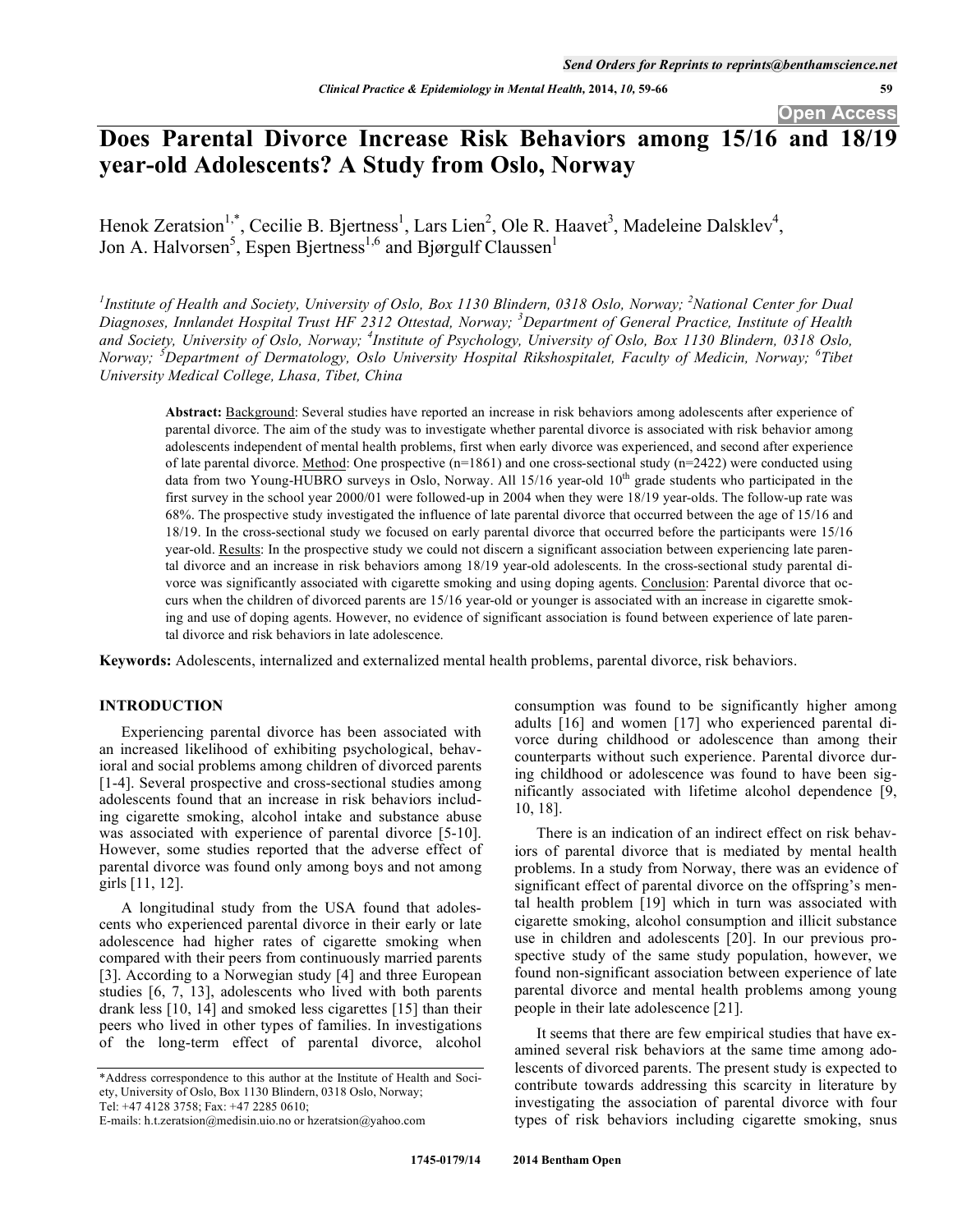use, frequent alcohol drinking, and use of doping agents. Public health implications of parental divorce also make the present study timely. A previous research elucidated a considerable public health effect when it found an increased risk for cancer at tobacco-related and alcohol-related sites among 0-70 year-old offspring of divorce [22].

We wanted to test two hypotheses with two designs:

- 1. Compared to their peers from continuously married parents, 18/19 year-old adolescents have higher risk for increased risk behaviors after experience of late parental divorce that occur between 15/16 and 18/19 years of age (the prospective study).
- 2. Adolescents experiencing parental divorce when they are 15/16 year-old or younger have higher level of risk behaviors compared with their peers whose parents were continuously married at 15/16 years of age (the crosssectional study).

# **MATERIALS AND METHODOLOGY**

#### **Data Source and Selection of participants**

All members in a cohort of  $15/16$  years-old  $10<sup>th</sup>$  grade students in the city of Oslo (n=4273) were invited to participate in the baseline survey of Young-HUBRO in their school-year 2000/2001, and were followed-up three years later. The response rate at the baseline and follow-up surveys was 89% (n=3811) and 68%, respectively. Additional description of sampling in Young-HUBRO is available in another article [23].

Self-administered questionnaires were primarily answered in class room sessions. The questionnaire was sent by post to 13% of the participants who were not present at school at follow-up. Participants who stated parental marital status was other than married/cohabitants or divorced/separated in the first survey (n=191) and those who stated inconsistent response in both surveys (n=55) were not relevant for our study objective and were excluded from analysis, giving a new baseline sample of Young-HUBRO (n=3565). Among these, 1143 adolescents did not respond to the question on marital status giving a usable sample of 2422 for the cross-sectional study. Since our focus was on late parental divorce in the prospective study, we excluded the 530 adolescents who had experienced parental divorce before the age of 15/16 years and other 31adolescents whose parental marital status at follow-up was other than married/cohabitant or divorced/separated, giving a sample of 1861.

# **Explanatory Variables**

Dichotomized into "continuously married" and "divorced", *parental marital status* was our main independent variable. Continuously married was defined as parents of adolescents who had never experienced divorce until time of study in 2000/01 for cross-sectional study, and in 2004 for prospective study. Divorce that occurred between the two surveys was termed "late parental divorce" while "early parental divorce" was defined as all parental divorces that occurred when the offspring was 15/16 year-old or younger.

Potential confounders included gender, ethnicity, family economy, social support, and internalized or externalized mental health problems. *Ethnicity* was dichotomized into "western" and "non-western" based on parents' place of birth. *Family economy* was dichotomized into "above average" and "average and below", based on the statement "I believe, relative to others in Norway, my family has: 1) 'poor economy', 2) 'average economy'; 3) 'good economy'; or 4) 'very good economy'." *Social support* was created by summarizing the response of two questions that focused on availability of help: "How many persons outside your immediate family are so close to you that you can rely on to get help 1) if you have personal problems, 2) if you have practical problems (for example, school assignments)?" Those who answered "0" or "1" for each of these two separate questions formed the low social support category, and the rest were grouped to form the high social support category. This gave a cut-off point at  $85<sup>th</sup>$  and  $78<sup>th</sup>$  percentile of the sample in the first and the second question, respectively. The mean inter-item correlation value was 0.42, which is within an optimal range for a scale with fewer than 10 items [24]. The number of people to rely on for help was used as a proxy measure of social support as in other studies [25].

*Internalized mental health problems* were measured using the 10-item version of the Hopkins Symptoms Check List (HSCL-10). The ten questions were asked to measure the level of anxiety and depression symptoms during the week preceding the date of survey. Ten items were rated on a scale from 1 (no symptom) to 4 (much of the symptom). An average score for all 10-items of 1.85 was used as cut-off point to dichotomize the variable into "No internal mental health problem" and "Have internal mental health problem"; the second category was formed of scores greater than or equal to 1.85 [26]. This cut-off point was used in other studies as a valid predictor of mental distress among adolescents [27]. Reliability was high (Cronbach's alpha =  $0.88$ ).

*Externalized mental health problems* were measured by the 10 items of hyperactivity and conduct problems in the Strengths and Difficulties Questionnaire [27, 28]. The study participants answered as "not true" (0), "somewhat true" (1) or "certainly true" (2), to the statements in each of the 10 items which gave scores from 0 to 20. The period of six months preceding the survey date was the reference period for self-reporting on externalized mental health. The cut-off point was set at  $90<sup>th</sup>$  percentile of the sample as in other studies [27, 29]. This dichotomized the variable into "no externalized mental health problem" (0) and "have externalized mental health problem" (1). Reliability was alpha =  $0.67$ .

#### **Outcome Variables: Risk Behaviors**

In the present study, risk behavior refers to life style actions related to the consumption or abuse of cigarettes, snus, alcohol or doping agents. Each of these four risk behaviors was studied separately as an outcome variable.

#### *Cigarette Smoking*

The question was "Do you smoke, or have you smoked?" The response categories 'Never', and 'Yes, but I have stopped' were recoded as "no"; and the remaining response categories 3) 'Yes, sometimes' and 4) 'Yes, every day' were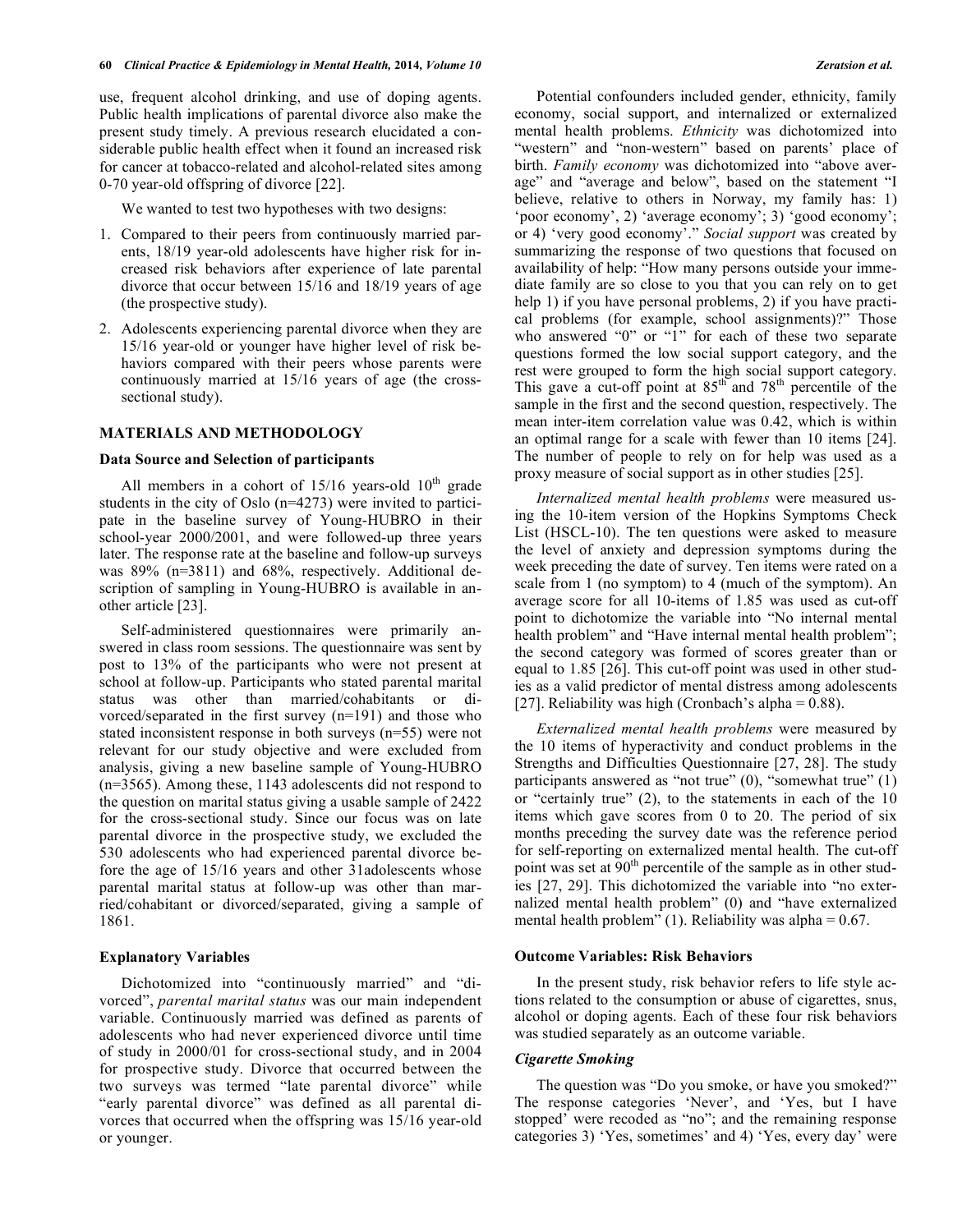recoded as "yes". For quitters, we did not have data on the time they stopped smoking. Therefore, we could not know whether smoking was quitted before or after parental divorce occurred; thus, quitters were categorized in the non-smoker group.

# *Snus*

The variable "snus" was primarily used to describe the moist powder tobacco placed under the lips and which does not need for spitting. It is common in the Scandinavian region. As the question read "Do you use or have you used snus or the likes?", in addition to snus consumption, the variable also refers to other tobacco forms consumed in the mouth or those snuffed through the nose. The response categories 'Never' and 'Yes, but I have stopped' were recoded as "no"; and 'Yes, sometimes' and 'Yes, every day' were recoded as "yes". Due to lack of data on time they stopped using snus, those who quitted using snus or its variants were grouped with respondents who had never used snus.

# *Frequency of Drinking*

The question was "Approximately how often, during the last year, have you been drinking alcohol?" The response categories '4-7 times a week,' '2-3 times a week, and 'approximately once a week' were recoded as "yes"; and the remaining categories '2-3 times a month,' 'Approximately once a month,' 'A few times last year,' 'Did not drink alcohol last year', and 'Have never had alcohol' were recoded as "no".

# *Doping Agents*

The question was "Have you used doping agents?" The response category 'Never' was recoded as "no", and the response categories 'Yes, once', 'Yes, sometimes' and 'Yes, I use it regularly' were recoded as "yes".

#### **Missing Values**

In our present cross-sectional study the sample included only those who participated in both waves of Young-HUBRO survey and who answered the question on parental marital status. The missing values were in 32% of the participants (n=3565) in the first Young-HUBRO survey. The proportion of non-response was lower (27%) among western than among non-western (42%) adolescents. The missingness of response was random at the other independent variables.

#### **Statistics**

Pearson's chi square test was used to study bivariate associations of parental divorce with other explanatory variables (Table **1**) and with outcome variables (Table **2**). We fitted multivariate logistic regression models in a prospective (Table **3**) and a cross-sectional (Table **4**) study to analyze the impact of parental divorce on the risk behavior variables. Only one risk behavior was included as a dependent variable in each statistical model.

In the prospective study we analyzed the relation between late parental divorce and a change in risk behavior over the follow-up period of three years. Taking the risk behavior at age 18/19 as the outcome variable, we controlled for gender, ethnicity, family economy, social support, mental

#### *Parental Divorce and Risk Behaviors Clinical Practice & Epidemiology in Mental Health,* **2014***, Volume 10* **61**

health problems and the same risk behavior at age 15/16. Adjusting for cigarette smoking at age 15/16, for example, we investigated if the increase in the odds of cigarette smoking from baseline to follow-up was higher among adolescents who experienced late parental divorce than among their counterparts from continuously married parents, independent of cigarette smoking at baseline. Thus, the dependent variable in the prospective study was made to be the change in the odds of cigarette smoking in relation to a change in parental marital status during the follow-up time.

In the cross-sectional study, the odds of developing a risk behavior among 15/16 year-old adolescents who experienced parental divorce before age 15/16 was compared with that of peers from continuously married parents. In addition to the other independent variables, either internalized- or externalized mental health problem was controlled for in all regressions.

# **Ethics**

Both the students and their parents gave their informed consents. The study was approved by the Regional Committee for Medical Research Ethics in South East Norway.

### **RESULTS**

In the prospective study, 5.9% of the adolescents had experienced parental divorce between 15/16 and 18/19 years of age, while in the cross-sectional study, 21.9% had experienced parental divorce when they were 15/16 year-old or younger.

Late parental divorce was associated with family economy and with internalized mental health problems (Table **1**). Early parental divorce was more often experienced among western children and adolescents, those reporting average and low family economy, or internalized mental health problems.

Neither crude nor adjusted results showed significant association of late parental divorce with increase in odds of risk behaviors over the follow-up period (Table **3**). Adjustment for mental health problems did not change this non-significant association. In the cross-sectional design, crude OR showed significant association of parental divorce with risk of cigarette smoking and using doping agents (Table **4**). This significant association sustained even when the model was adjusted for gender, ethnicity, family economy, social support and internalized or externalized mental health problems.

#### **DISCUSSION**

In our prospective study we found no evidence of significant change in the odds of risk behaviors after experience of late parental divorce between 15/16 and 18/19 years of age. In the cross-sectional study it was found that 15/16 year-old adolescents who experienced early parental divorce were more likely to smoke cigarettes and use doping agents compared to their peers whose parents were continuously married.

Thus, we do not have evidence from the prospective study to support our first hypothesis of an increase in risk behaviors after late parental divorce. Our second hypothesis of higher levels of cigarette smoking and use of doping agents among 15/16 year-olds who experienced parental divorce before they were 15/16 year-old has been supported by the results of the cross-sectional study.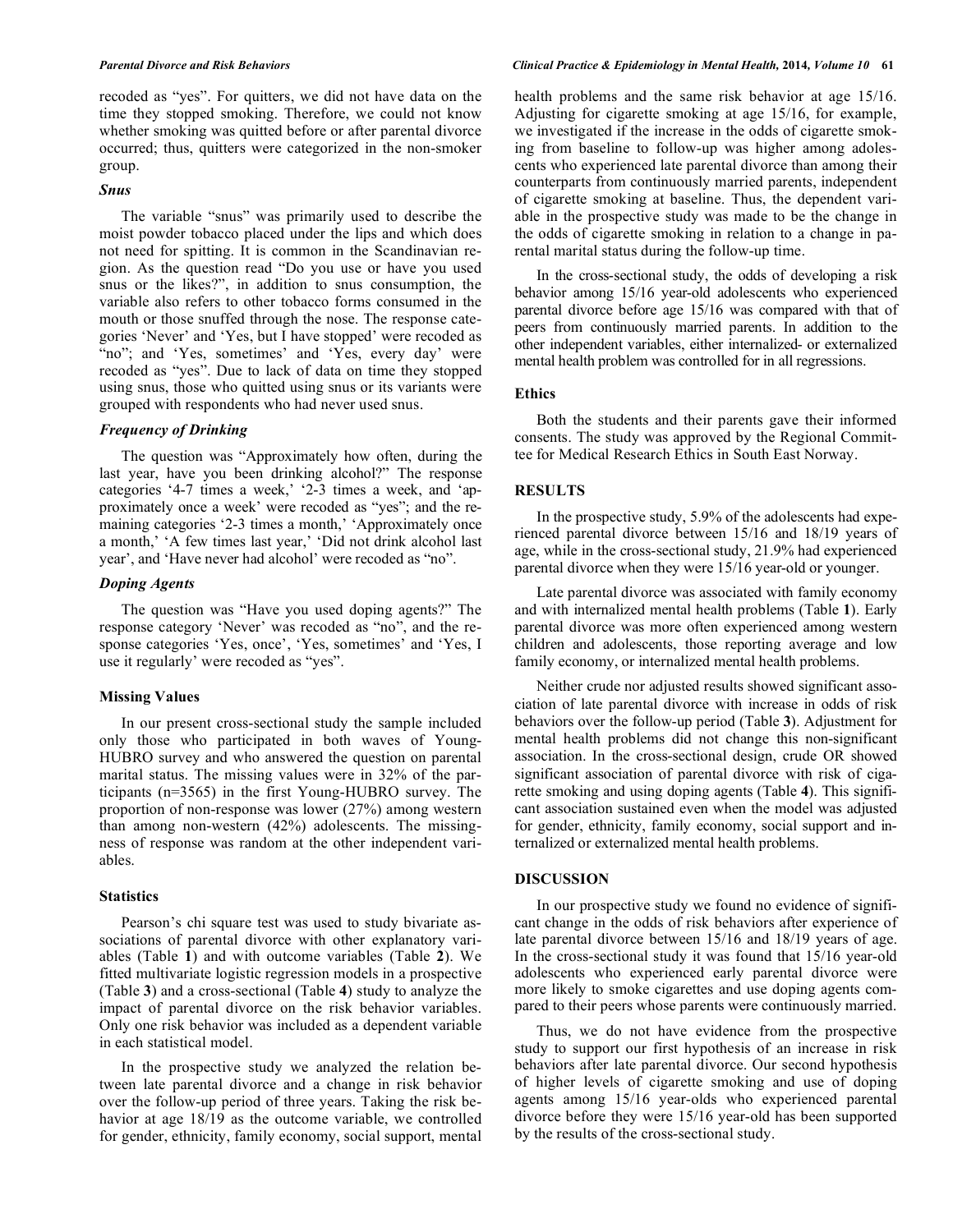**Table 1. Independent variables (vertical percentages) across late parental divorce experienced between 15/16 and 18/19 years of age (n=109) in a prospective study, and across early divorce experienced before the adolescent became 15/16 year-old (n=530) in a cross-sectional study of 18/19 year-old norwegian adolescents in 2004.** 

|                                               |                                | Prospective study (N=1861) |                          |                        | Cross-sectional study (N=2417) |                                  |                         |
|-----------------------------------------------|--------------------------------|----------------------------|--------------------------|------------------------|--------------------------------|----------------------------------|-------------------------|
| Independent<br><b>Variables</b>               | <b>Categories</b>              | Frequency<br>(Vertical %)  | Continuously#<br>Married | Late<br><b>Divorce</b> | Frequency<br>(Vertical %)      | Continuously##<br><b>Married</b> | Early<br><b>Divorce</b> |
| Gender                                        | Male                           | 838 (45.0)                 | 793 (94.6)               | 45(5.4)                | 1080(44.7)                     | 849 (78.6)                       | 231(21.4)               |
|                                               | female                         | 1023(55.0)                 | 959 (93.7)               | 64(6.3)                | 1337(55.3)                     | 1038(77.6)                       | 299(22.4)               |
| Ethnicity                                     | Western                        | 1608(86.4)                 | 1515 (94.2)              | 93(5.8)                | 2127 (88.0)                    | 1631(76.7)                       | $**496(23.3)$           |
|                                               | Non-western                    | 246(13.2)                  | 230(93.5)                | 16(6.5)                | 280(11.6)                      | 249 (88.9)                       | 31(11.1)                |
|                                               | Missing                        | 7(0.4)                     | 7(100)                   | 0(0.0)                 | 10(0.4)                        | 7(70.0)                          | 3(30.0)                 |
| Family economy                                | Average and below              | 420(22.6)                  | 381 (90.7)               | $**39(9.3)$            | 658 (27.2)                     | 432 (65.7)                       | $*226(34.3)$            |
|                                               | Above average                  | 1408 (75.7)                | 1340 (95.2)              | 68(4.8)                | 1722(71.2)                     | 1421 (82.5)                      | 301(17.5)               |
|                                               | Missing                        | 33(1.7)                    | 31(93.9)                 | 2(6.1)                 | 37(1.6)                        | 34(91.9)                         | 3(8.1)                  |
|                                               | Low                            | 157(8.4)                   | 149 (94.9)               | 8(0.4)                 | 217(9.0)                       | 164(75.6)                        | 53 (24.4)               |
| Social support                                | High                           | 1692(91.0)                 | 1591 (94.0)              | 101(6.0)               | 2188 (90.5)                    | 1711 (78.2)                      | 477(21.8)               |
|                                               | Missing                        | 12(0.6)                    | 12(100)                  | 0(0.0)                 | 12(0.5)                        | 12(100)                          | 0(0.0)                  |
| Internalized mental<br>health problems        | No mental health<br>problems   | 1565(84.0)                 | 1482 (94.7)              | $*83(5.3)$             | 2006 (83.0)                    | 1586(79.1)                       | $**420(20.9)$           |
|                                               | Have mental health<br>problems | 296(16.0)                  | 270(91.2)                | 26(8.8)                | 411 (17.0)                     | 301(73.2)                        | 110(26.8)               |
|                                               | Missing                        | 0(0.0)                     | 0(0.0)                   | 0(0.0)                 | 0(0.0)                         | 0(0.0)                           | 0(0.0)                  |
| <b>Externalized</b> mental<br>health problems | No mental health<br>problems   | 1673 (89.9)                | 1576 (94.2)              | 97(5.8)                | 2171 (89.8)                    | 1695(78.1)                       | 476(21.9)               |
|                                               | Have mental health<br>problems | 159(8.5)                   | 148(93.1)                | 11(6.9)                | 213(8.8)                       | 50(23.5)                         | 163(76.5)               |
|                                               | Missing                        | 29(1.6)                    | 28 (96.6)                | 1(3.4)                 | 33(1.4)                        | 29 (87.9)                        | 4(12.1)                 |

Significant association at \*\*(p<0.01) or \*(p<0.05). #Parents continuously married until follow-up time. ##Parents continuously married until time of first survey.

The results of our cross-sectional study are consistent with findings from previous cross-sectional studies [3, 7, 9, 14, 15] and prospective studies [5, 12]. A study from Norway has reported that regular smoking and use of illegal drugs were found to be more common among boys and girls of divorced parents than their counterparts living with both biological parents [8]. Our findings show that early parental divorce continues to have significant impact on adolescents' risk behaviors even when divorce rate in recent years is higher than before. For example, the divorce rate was 17.5 per 1000 married status in 2001 as compared to only 9.5 per 1000 married couples in the age group 35- 55 in 1984 [30]. Using data collected in 1984/86, a significant adverse influence of parental divorce was previously found in Norway [31].

There is a possibility for an indirect influence on risk behaviors of experience of parental divorce mediated by mental health problems. Several studies have found significant association between experience of parental divorce and mental health problems [19, 32, 33], which in turn was found to be associated with risk behaviors including cigarette smoking, alcohol consumption and illicit substance use [20]. Stated more precisely, parental divorce increases the likelihood of risk behaviors by increasing mental health problems in adolescents [3]. Both of the present study designs also show that mental health problems observed when the adolescents were 15/16 year-old were associated with several risk behaviors. However, we did not find statistically significant association between experience of late parental divorce and mental health problems in our previous prospective study of the same study population [21]. Thus, the non-significant association between late parental divorce and risk behaviors in our present prospective study was not unexpected.

Additional possible explanations for the non-significant association in our prospective study may be related to the time of occurrence of parental divorce. Some studies have reported that risk behaviors among offspring of divorce are related to the offspring's age at the time of parental divorce [34-36]. Whereas elementary school boys who experienced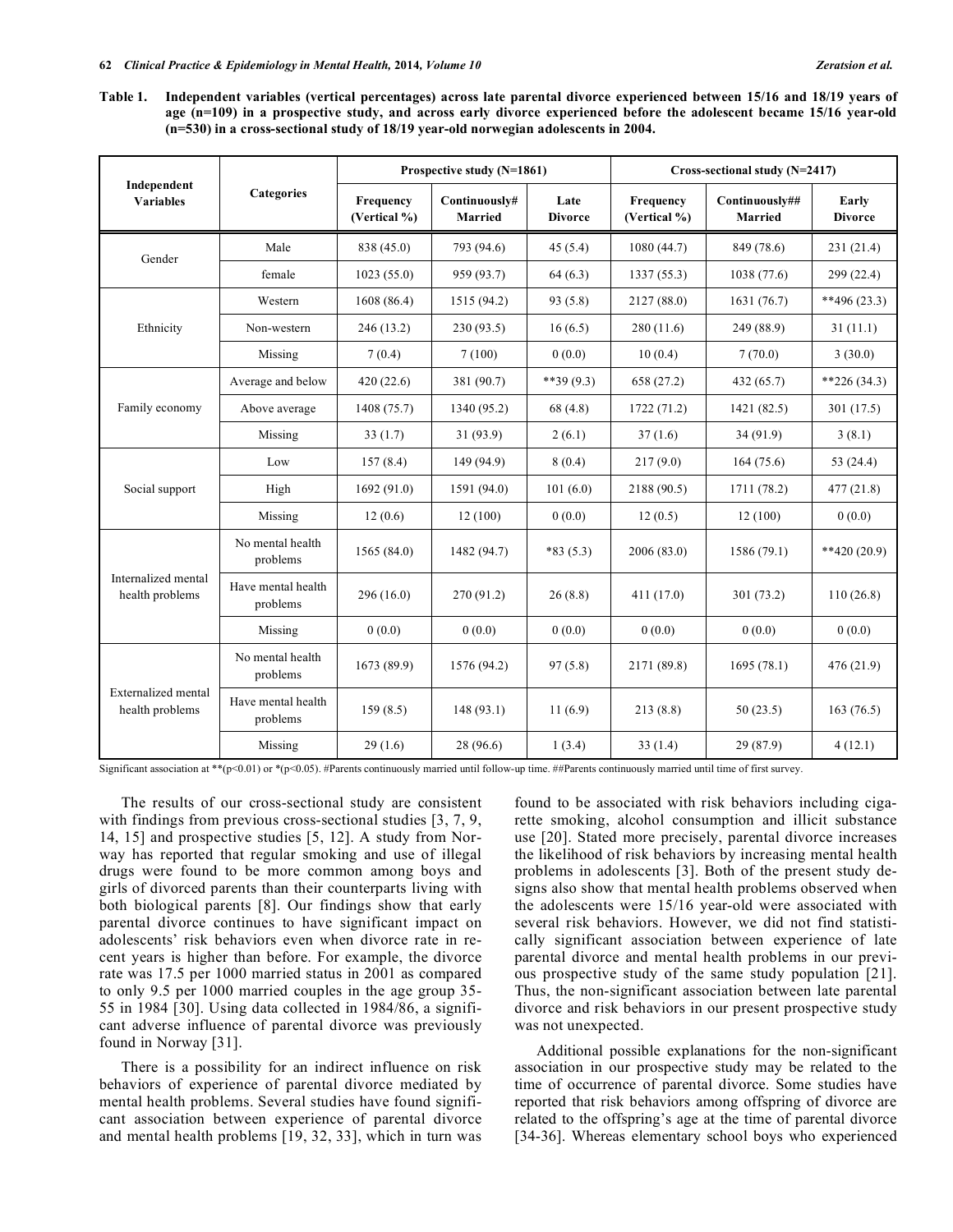**Table 2. Risk behavior across late parental divorce experienced between 15 and 19 years of age in the prospectively studied sample of 18/19 year-old adolescents in oslo in 2004 (vertical percentages).** 

| <b>Outcome Variables</b> | Categories               | <b>Frequency (Vertical %)</b><br>$n = 1861$ | <b>Continuously Married</b><br>$n = 1752$ | <b>Late Divorce</b><br>$n = 109$ |  |
|--------------------------|--------------------------|---------------------------------------------|-------------------------------------------|----------------------------------|--|
|                          | Yes                      | 644 (34.6)                                  | 598 (34.1)                                | 46(42.2)                         |  |
| Cigarette smoking        | No                       | 1213(65.2)                                  | 1150(65.6)                                | 63 (57.8)                        |  |
|                          | Missing                  | 4(0.2)                                      | 4(0.3)                                    | 0(0.0)                           |  |
|                          | Yes                      | 358 (19.2)                                  | 339 (19.3)                                | 19(17.4)                         |  |
| Snus                     | No                       | 1500(80.6)<br>1410(80.5)                    |                                           | 90(82.6)                         |  |
|                          | Missing                  | 3(0.2)<br>3(0.2)                            |                                           | 0(0.0)                           |  |
|                          | At least once a week     | 735 (39.5)                                  | 691 (39.4)                                | 44(40.4)                         |  |
| Frequency of drinking    | Less than once a week    | 1101(59.2)                                  | 1037(59.2)                                |                                  |  |
|                          | Missing                  | 25(1.3)                                     | 24(1.4)                                   | 1(0.9)                           |  |
|                          | Yes (used at least once) | 142(7.6)                                    | 134(7.6)                                  | 8(7.3)                           |  |
| Doping agents            | Never                    | 1715 (92.2)                                 | 1614(92.1)                                | 101(92.7)                        |  |
|                          | Missing                  | 4(0.2)                                      | 4(0.3)                                    | 0(0.0)                           |  |

Significance level was set at p-value = 0.05 and no statistically significant association was found.

**Table 3. Late parental divorce experienced between 15 and 19 years of age (n=109) with change in risk behaviors in a prospective study of 18/19 year-old adolescents (n=1861) when odds ratios (95% confidence interval) were adjusted in logistic regressions for the same risk behavior, demographic, socio-economic and mental health problem variables observed at the age of 15/16.** 

| <b>Independent Variables</b>                     | Smoking        | <b>Snus</b>    | <b>Frequent Drinking</b> | <b>Doping Agents</b> |  |  |  |
|--------------------------------------------------|----------------|----------------|--------------------------|----------------------|--|--|--|
| <b>Crude results</b>                             |                |                |                          |                      |  |  |  |
| Late parental divorce                            | $1.2(0.8-1.9)$ | $1.0(0.6-1.7)$ | $0.9(0.5-1.4)$           | $0.9(0.4-2.0)$       |  |  |  |
| Adjusted for internalized mental health problems |                |                |                          |                      |  |  |  |
| Late parental divorce (ref=continuously married) | $1.2(0.8-1.9)$ | $1.1(0.6-1.9)$ | $1.0(0.6-1.5)$           | $0.9(0.4-2.0)$       |  |  |  |
| Gender (ref=boys)                                | $0.8(0.6-1.0)$ | $0.2(0.1-0.3)$ | $0.8(0.6-1.0)$           | $0.9(0.6-1.2)$       |  |  |  |
| Ethnicity (ref=western)                          | $0.8(0.6-1.2)$ | $0.4(0.2-0.6)$ | $0.4(0.2-0.7)$           | $1.1(0.7-2.0)$       |  |  |  |
| Family economy (ref=average and below)           | $0.9(0.7-1.2)$ | $1.6(1.1-2.3)$ | $1.5(1.1-2.0)$           | $1.3(0.9-2.0)$       |  |  |  |
| Social support (ref=low)                         | $0.9(0.6-1.4)$ | $1.2(0.7-1.9)$ | $1.2(0.8-1.9)$           | $0.9(0.5-1.8)$       |  |  |  |
| Internalized problems (ref=no)                   | $1.2(0.9-1.7)$ | $1.7(1.1-2.5)$ | $0.9(0.7-1.3)$           | $1.8(1.1-2.8)$       |  |  |  |
| Adjusted for externalized mental health problems |                |                |                          |                      |  |  |  |
| Late parental divorce (ref=continuously married) | $1.2(0.8-2.0)$ | $1.1(0.6-1.9)$ | $0.9(0.6-1.5)$           | $1.0(0.5-2.2)$       |  |  |  |
| Gender (ref=boys)                                | $0.8(0.6-1.0)$ | $0.2(0.1-0.3)$ | $0.8(0.6-1.0)$           | $1.0(0.7-1.5)$       |  |  |  |
| Ethnicity (ref=western)                          | $0.8(0.6-1.1)$ | $0.4(0.2-0.7)$ | $0.4(0.3-0.7)$           | $1.3(0.6-1.9)$       |  |  |  |
| Family economy (ref=average and below)           | $0.9(0.7-1.2)$ | $1.6(1.1-2.3)$ | $1.4(1.1-1.9)$           | $1.3(0.8-2.1)$       |  |  |  |
| Social support (ref=low)                         | $1.0(0.7-1.5)$ | $1.1(0.7-1.9)$ | $1.2(0.8-1.9)$           | $1.0(0.5-2.0)$       |  |  |  |
| Externalized problems (ref=no)                   | $1.6(1.1-2.3)$ | $1.6(1.1-2.5)$ | $0.9(0.6-1.4)$           | $2.1(1.2-3.4)$       |  |  |  |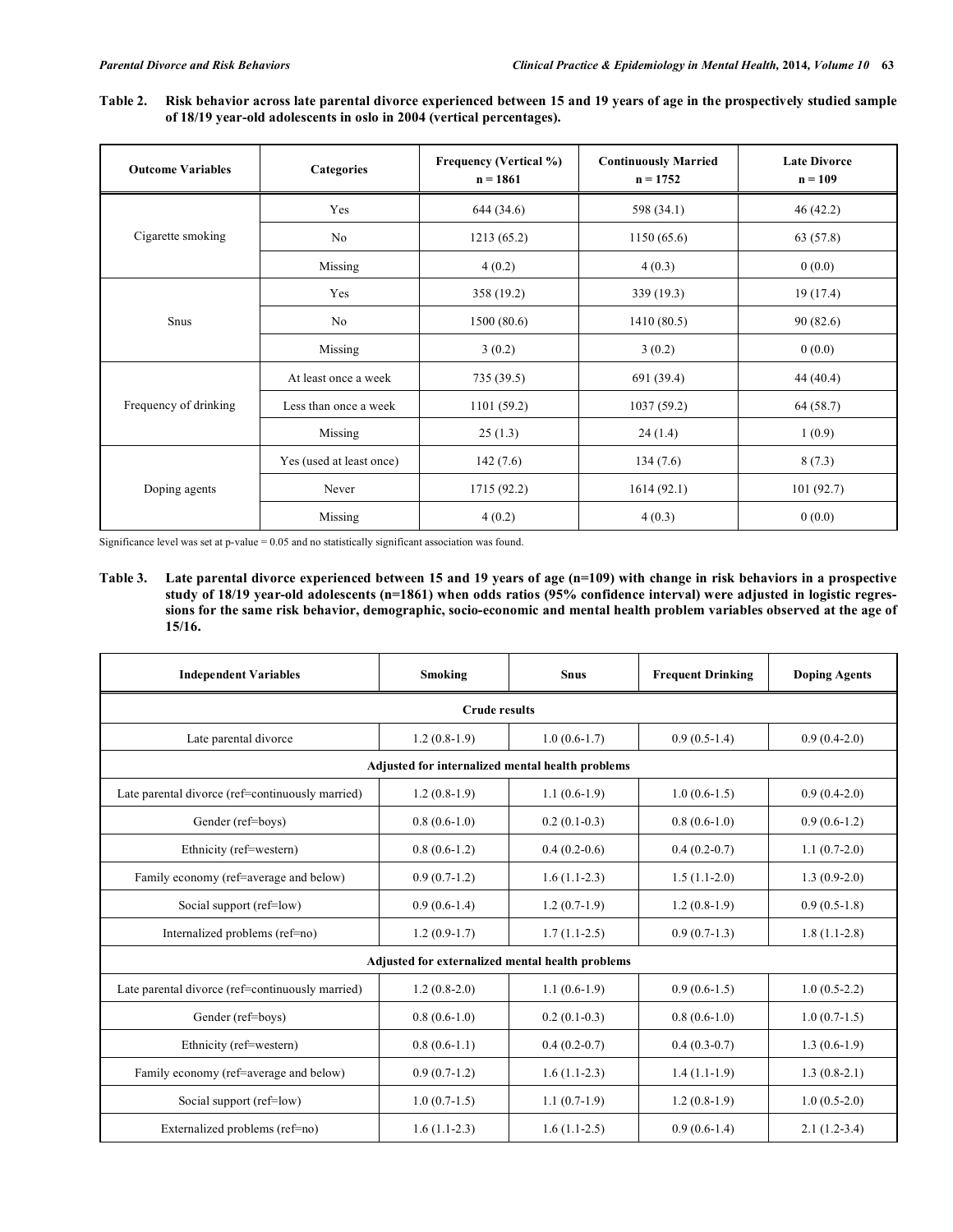**Table 4. Early parental divorce experienced when the adolescents were 15/16 year-old or younger (n=530) across risk behaviors in a cross-sectional study of 15/16 year-old adolescents (n=2422) when odds ratios (95% confidence interval) were adjusted for demographic, socio-economic and mental health variables.** 

| <b>Independent Variables</b>                      | Smoking        | <b>Snus</b>    | <b>Frequent Drinking</b> | <b>Doping Agents</b> |  |  |
|---------------------------------------------------|----------------|----------------|--------------------------|----------------------|--|--|
| <b>Crude results</b>                              |                |                |                          |                      |  |  |
| Early parental divorce                            | $1.4(1.1-1.7)$ | $1.0(0.7-1.4)$ | $1.1(0.8-1.4)$           | $1.7(1.2-2.3)$       |  |  |
| Adjusted for internalized mental health problems  |                |                |                          |                      |  |  |
| Early parental divorce (ref=continuously married) | $1.3(1.1-1.6)$ | $1.0(0.7-1.4)$ | $1.2(0.9-1.5)$           | $1.6(1.2-2.2)$       |  |  |
| Gender (ref=boys)                                 | $1.3(1.1-1.6)$ | $0.3(0.2-0.6)$ | $1.2(0.9-1.5)$           | $1.0(0.7-1.3)$       |  |  |
| Ethnicity (ref=western)                           | $0.6(0.4-0.9)$ | $0.3(0.1-0.7)$ | $0.7(0.4-1.2)$           | $0.7(0.4-1.2)$       |  |  |
| Family economy (ref=average and below)            | $1.0(0.8-1.2)$ | $1.3(0.9-2.0)$ | $1.9(1.5-2.5)$           | $1.2(0.9-1.7)$       |  |  |
| Social support (ref=low)                          | $0.8(0.6-1.1)$ | $1.2(0.7-2.2)$ | $1.1(0.8-1.7)$           | $0.7(0.4-1.1)$       |  |  |
| Internalized problems (ref=no)                    | $2.0(1.5-2.5)$ | $1.4(0.8-2.5)$ | $1.7(1.3-2.2)$           | $2.4(1.7-3.4)$       |  |  |
| Adjusted for externalized mental health problems  |                |                |                          |                      |  |  |
| Early parental divorce (ref=continuously married) | $1.3(1.1-1.6)$ | $1.0(0.7-1.5)$ | $1.2(0.9-1.6)$           | $1.6(1.2-2.3)$       |  |  |
| Gender (ref=boys)                                 | $1.6(1.3-1.9)$ | $0.4(0.2-0.7)$ | $1.3(1.1-1.6)$           | $1.2(0.9-1.7)$       |  |  |
| Ethnicity (ref=western)                           | $0.6(0.4-0.9)$ | $0.3(0.1-0.7)$ | $0.7(0.4-1.2)$           | $0.7(0.4-1.3)$       |  |  |
| Family economy (ref=average and below)            | $1.0(0.8-1.2)$ | $1.4(0.9-2.1)$ | $1.9(1.4-2.5)$           | $1.2(0.9-1.7)$       |  |  |
| Social support (ref=low)                          | $0.8(0.6-1.1)$ | $1.3(0.7-2.4)$ | $1.2(0.8-1.7)$           | $0.7(0.5-1.4)$       |  |  |
| Externalized problems (ref=no)                    | $3.0(2.3-4.2)$ | $2.4(1.5-3.8)$ | $2.3(1.7-3.3)$           | $5.2(3.6-7.4)$       |  |  |

parental divorce were likely to develop problem behaviors later in their adolescence ages, the effect of parental divorce on adolescents in middle school was found to be less enduring [34]. Similarly, heavy drinking was found to be more common among 22 year-old who experienced parental divorce between age 7 and 12 than among their peers who had similar experience during their adolescence [35]. The extent of smoking and drinking was higher among 17 year-old adolescents who resided at age 12 in families where at least one biological parent was not present than those who lived with both biological parents in their early adolescence [36]. Even studies conducted a few decades ago provide evidence that the adverse effects of parental divorce are larger for children who were very young at the time of their parents' marital dissolution than for children who encounter a relatively late parental divorce [37]. All these studies indicate that early parental divorce has greater negative effect than late parental divorce. A possible explanation could be the fact that key transitional points in the lives of young people occur between ages 13 and 14 during which there is greater tendency to begin or increase the consumption of alcohol, tobacco and illicit drug [38]. A decrease in parenting effectiveness due to parental absence following divorce [1] at the critical ages of early adolescence where there is a tendency to begin cigarette smoking, drinking and substance use [36] seem to explain the significant impact of early parental divorce. Thus, the findings in our present study might have been to a certain extent influenced by the time of the occurrence of parental divorce in the lifespan of the offspring.

# **STRENGTHS AND LIMITATIONS**

Data are from a prospective follow-up of a population with 89% participation at the first survey and a 68% followup rate three years later. Unlike estimates of prevalence, association measures are shown to be robust to a loss-tofollow-up of 32% as in the present study [23]. The divorce rate in Norway was 5.3% of those in married status over the follow-up period in the age group 35-55 [30]. Our sample was representative of Norway because this rate is similar to the 5.9% computed in our study.

Missing data was more common among non-western than among western adolescents making our estimates to be more unsecure for ethnic non-Norwegians. Furthermore, a low rate of late parental divorce during the three years of follow-up gives us no indications of divorce being a cause of change in risk behavior. This low rate gave a small sample size of adolescents with experience of late parental divorce (n=109) which might have rendered difficulty to discern the significance of associations between late parental divorce and risk behaviors in our prospective study.

We did not have data on the adolescents' age when divorce occurred. Because of this we could not investigate association of parental divorce that occurred at different ages with risk variables at  $18/19$  years of age.

#### **CONCLUSION**

Our prospective study could not show that parental divorce in late adolescence increase risk behavior among 18/19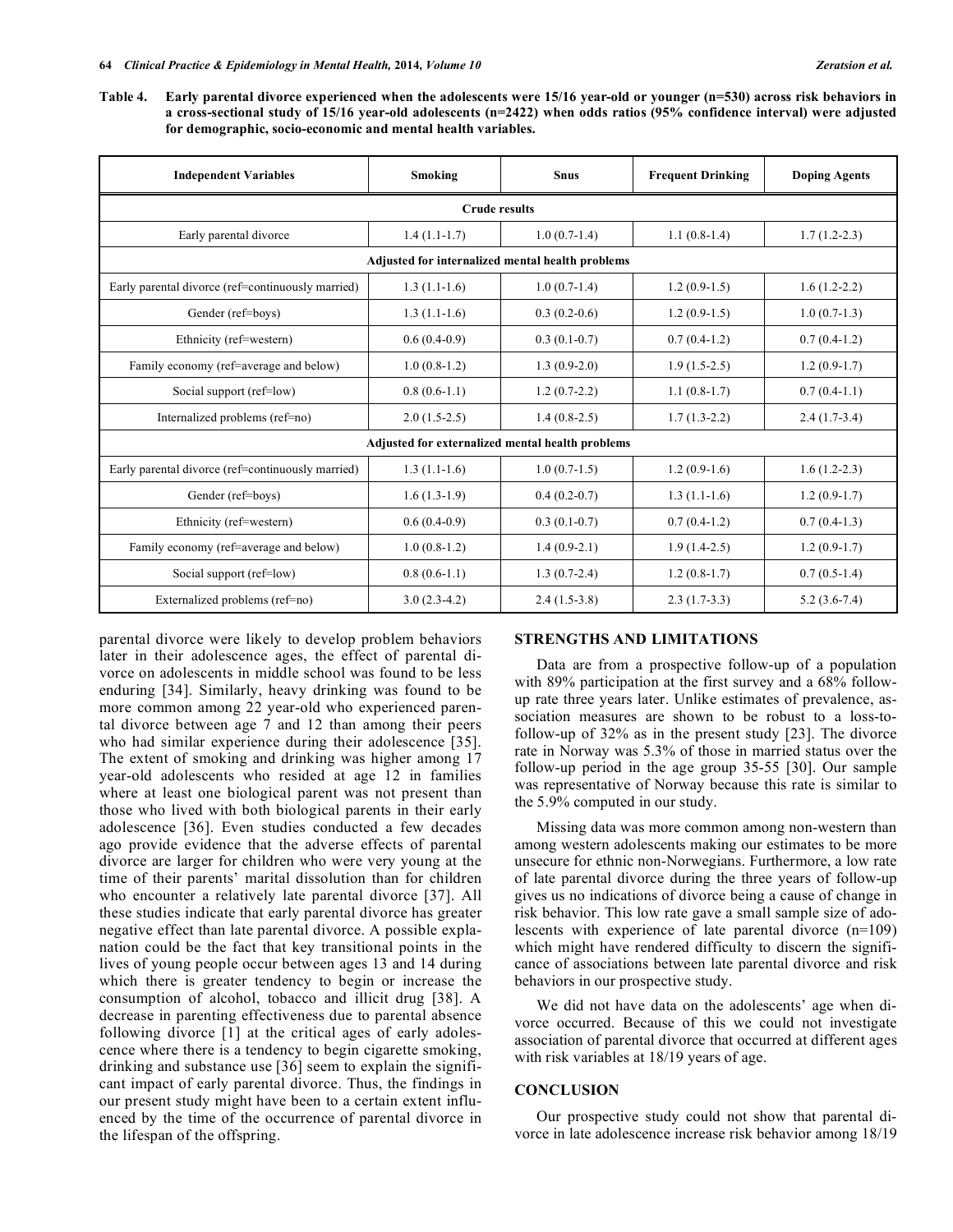year-old adolescents. In our cross-sectional study, parental divorce experienced during childhood or early adolescence is found to be associated with cigarette smoking and use of doping agents among 15/16 year-old adolescents.

#### **CONFLICT OF INTEREST**

The authors confirm that this article content has no conflict of interest.

# **AUTHORS' CONTRIBUTIONS**

All authors decided design and methods, HZ did the analysis and wrote the manuscript drafts, all authors read and approved the final manuscript, and BC supervised the work.

# **ACKNOWLEDGEMENTS**

We thank the National Institute of Public Health for providing data, and Oslo Municipality for supporting the Young-HUBRO study.

#### **REFERENCES**

- [1] Amato PR, Keith B. Parental divorce and the well-being of children: a meta-analysis. J Marriage Family 1991; 53: 43-58.
- [2] Amato PR. Children of divorce in the 1990s: an update of the Amato and Keith (1991) meta-analysis. J Fam Psychol 2001; 3: 355-70.
- [3] Kirby JB. The influence of parental separation on smoking initiation in adolescents. J Health Soc Behav 2002; 43: 56-71.
- [4] Nævdal F, Thuen F. Residence arrangements and well-being: A study of Norwegian adolescents. Scand J Psychol 2004; 45: 363- 71.
- [5] Fergusson DM, Horwood LJ, Lynskey MT. Parental separation, adolescent psychopathology, and problem behaviors. J Am Acad Child Adolescent Psychiatry 1994; 33: 1122-33.
- [6] Bjarnason T. Andersson B, Choquet M, Elekes Z, Morgan M, Rapinett G. Alcohol culture, family structure and adolescent alcohol use: multilevel modelling of frequency of heavy drinking among 15-16 year-old students in 11 European countries. J Stud Alcohol Drugs 2003, 64: 200-8.
- [7] Bjarnason T, Davidaviciene AG, Miller P, Nociar A, Pavlakis A, Sterger E. Family structure and adolescent cigarette smoking in eleven European countries. Society for the Study of Addiction to Alcohol and Other Drugs 2003; 98: 815-24.
- [8] Breivik K, Olweus D. Children of divorce in a Scandinavian welfare state: are they less affected than US children? Scand J Psychol  $2006:1:61-74$
- [9] Roustit C, Chaix B, Chauvin P. Family breakup and adolescents' psychosocial maladjustment: public health implications of family disruptions. Paediatrics 2007; 120: 984-91.
- [10] Huurre T, Lintonen T, Kaprio J, Pelkonen M, Marttunen M, Aro H. Adolescent risk factors for excessive alcohol use at age 32 years: a 16-year prospective follow-up study. Soc Psychiatry Psychiatr Epidemiol 2010; 1: 125-34.
- [11] Needle RH, Su SS, Doherty WJ. Divorce, remarriage and adolescent substance abuse: a prospective longitudinal study. J Marriage Fam 1990; 52: 157-69.
- [12] Doherty WJ, Needle RH. Psychological adjustment and substance use among adolescents before and after a parental divorce. Child Dev 1991; 62: 328-37.
- [13] Griesbach D, Amos A, Currie C. Adolescent smoking and family structure in Europe. Soc Sci Med 2003; 56: 41-52.
- [14] Thompson RG Jr, Lizardi D, Keyes KM, Hasin DS. Childhood or adolescent parental divorce/separation, parental history of alcohol problems, and offspring lifetime alcohol dependence. Drug Alcohol Depend 2008; 3: 264-9.

#### *Parental Divorce and Risk Behaviors Clinical Practice & Epidemiology in Mental Health,* **2014***, Volume 10* **65**

- [15] Anda RF, Croft J B, Felitti VJ, *et al.* Adverse childhood experiences and smoking during adolescence and adulthood. JAMA 1999; 282: 1652-58.
- [16] Rothman EF, Edwards EM, Heeren T, Hingson RW. Adverse childhood experiences predict earlier age of drinking onset: results from a representative US sample of current or former drinkers. Paediatrics 2008; 2: e298-304.
- [17] Kuh D, Maclean M. Women's childhood experience of parental separation and their subsequent health and socio-economic status in adulthood. J Biosoc Sci 1990; 22: 121-35.
- [18] Hasin DS, Thompson RG, Lizardi D, and Keyes KM. Childhood or adolescent parental divorce/separation, parental history of alcohol problems, and offspring lifetime alcohol dependence. Drug Alcohol Depend 2008; 98: 264-69.
- [19] Størksen I, Røysamb E, Moum T, Tambs K. Adolescents with a childhood experience of parental divorce: a longitudinal study of mental health and adjustment. J Adolescence 2005; 28: 725-35.
- [20] Kandel BD, Johnson JG, Bird HR, et al. Psychiatric disorders associated with substance use among children and adolescents: findings from the methods for the epidemiology of child and adolescent mental disorders (MECA) study. J Abnorm Child Psychol 1997; 25: 121-32.
- [21] Zeratsion H, Dalsklev M, Bjertness E, *et al.* Parental divorce in late adolescence does not seem to increase mental health problems: a population study from Norway. BMC Public Health 2013; 13: 413.
- [22] Hemminki K, Chen B. Lifestyle and cancer: effect of parental divorce. Eur J Cancer Prev 2006; 6: 524-30.
- [23] Bjertness E, Sagatun Å, Green K *et al.* Response rates and selection problems, with emphasis on mental health variables and DNA sampling, in large population-based, cross-sectional and longitudinal studies of adolescents in Norway. BMC Public Health 2010; 10: 602.
- [24] Briggs SR, Cheek JM. The role of factor analysis in the development and evaluation of personality scales. J Pers 1986; 54: 106-48.
- [25] Schraedley PK, Gotlib IH, Hayward C. Gender differences in correlates of depressive symptoms in adolescents. J Adolesc Health 1999; 25: 98-108.
- [26] Strand BH, Dalgard OS, Tambs K, Rognerud M. Measuring the mental health status of the Norwegian population: a comparison of the instruments SCL-25, SCL-10, SCL-5 and MHI-5 (SF-36). Nord J Psychiatry 2003; 57: 113-8.
- [27] Lien L, Haavet OR, Thoresen M, Heyerdahl S, Bjertness E. Mental health problems, negative life events, perceived pressure and the frequency of acute infections among adolescents: results from a cross-sectional, multicultural, population-based study. Acta Pædiatrica 2007; 96: 301-6.
- [28] Goodman R. Psychometric properties of the strengths and difficulties questionnaire. J Am Acad Child Adolesc Psychiatry 2001; 40: 1337-45.
- [29] Ronning J, Handegaard B, Sourander A, Morch W-T. The strengths and difficulties self-reported questionnaire as a screening instrument in Norwegian community samples. Eur Child Adolesc Psychiatry 2004; 13: 73.
- [30] Statistics Norway. Population statistics: marriage and divorces. 2014. [Cited: 26 May, 2014]. Available from: https://www.ssb.no/ statistikkbanken/selectvarval/Define.asp?subjectcode=&ProductId =&MainTable=SkilsmissAlder&nvl=&PLanguage=0&nyTmpVar= true&CMSSubjectArea=befolkning&KortNavnWeb=ekteskap& StatVariant=&checked=true
- [31] Størksen I, Røysamb E, Holmen TL, Tambs K. Adolescent adjustment and well-being: effects of parental divorce and distress. Scand J Psychol 2006; 47: 75-84.
- [32] Fröjd S, Marttunen M, Kaltiala-Heino R. The effect of adolescentand parent-induced family transitions in middle adolescence. Nord J Psychiatry 2011; 64: 1-6.
- [33] Huurre T, Junkkari H, Aro H. Long-term psychological effects of parental divorce: a follow up study from adolescence to adulthood. Eur Arch Psychiatry Clin Neurosci 2006; 256: 256-63.
- [34] Malone PS, Lansford JE, Castellino DR, *et al.* Divorce and child behavior problems: applying latent change score models to life event data. Struct Equ Modeling 2004; 11(3): 401-23.